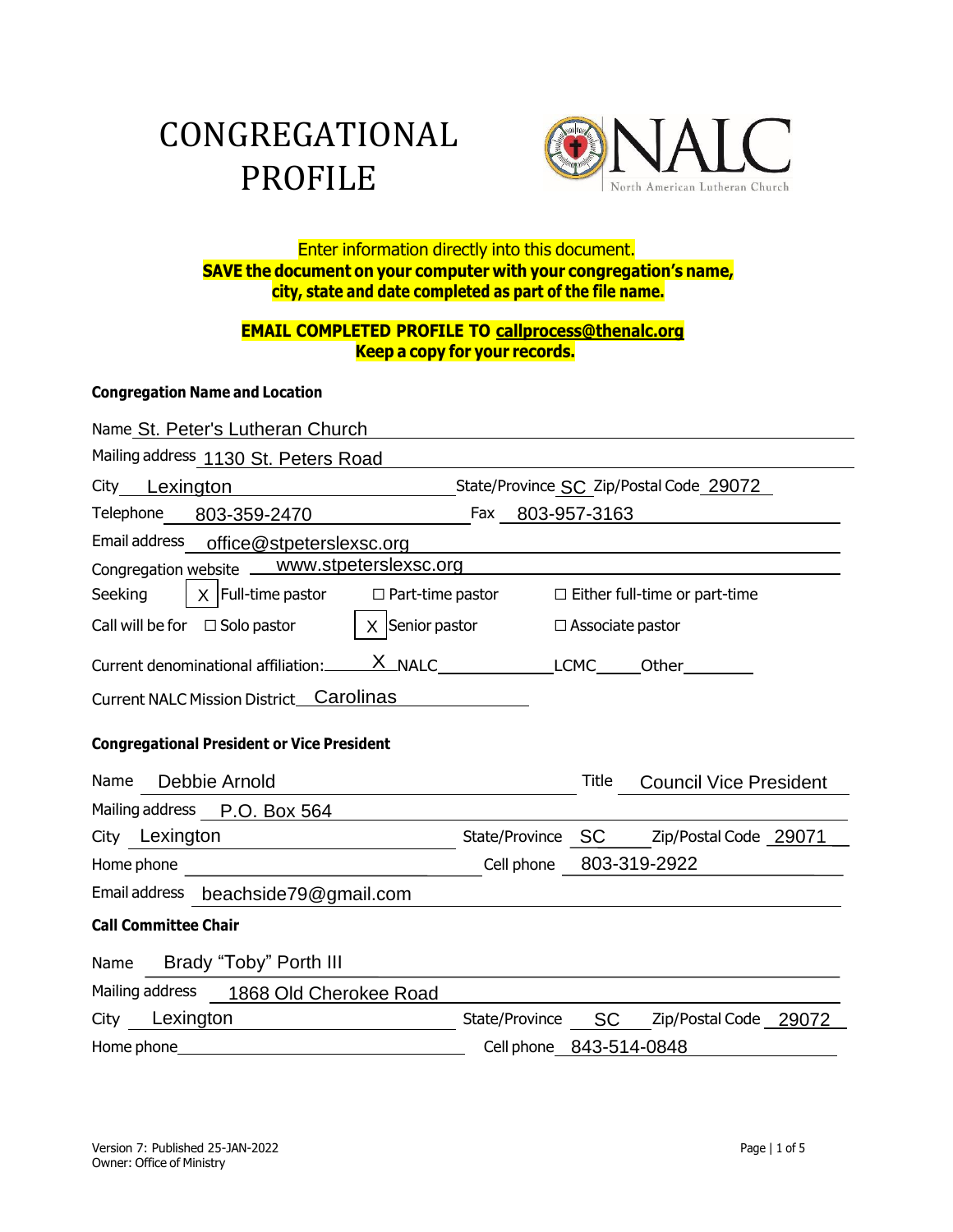#### Email address [porth@blanchardmachinery.com](mailto:porth@blanchardmachinery.com)

| <b>Congregational Demographics</b>                       |                                     |  |  |  |  |  |  |
|----------------------------------------------------------|-------------------------------------|--|--|--|--|--|--|
| Number of <b>paid</b> staff (full- or part-time): Clergy | Lay professionals<br>Secretarial    |  |  |  |  |  |  |
| Average worship attendance<br>-189                       | Average Sunday school attendance 76 |  |  |  |  |  |  |

\*Attendance is post-COVID and trending upward.

#### Indicate the type of community in which your congregation is located (is it small town, small city, suburban, **large city,farming, industrial, etc.).**

Lexington is a suburb of South Carolina's capital city, Columbia. We are a former farming community that is rapidly growing yet keeping a small-town feel.

#### **Describe the congregation's ethnic composition and age distribution.**

Primarily Caucasian. Age distribution is 0-95 with a growing young demographic.

#### Does the congregation have a clear vision for mission - a clear and shared understanding of where God is **leading you? If so, state it as succinctly as possible.**

To be disciples of Christ who make disciples for Christ.

#### **What are the primary goals of your congregation?**

Our mission is to enthusiastically and prayerfully make Christ known to our members and to people in the community through the guidance of the Holy Spirit.

- 1. Recognize the need for prayer
- 2. Nourishment through worship
- 3. Daily Bible reading
- 4. Encouragement to serve
- 5. Respect and concern for caring relationships
- 6. Support through giving
- 7. Open communication and straight talk
- 8. Excellence in growth
- 9. Clear direction
- 10.Change readiness
- 11.Honesty and integrity

#### **Describe your congregation's worship practice (liturgy, hymns, vestments, music, hymnals, and frequency of Holy Communion).**

St. Peter's utilizes the Lutheran Book of Worship and holds two Sunday morning traditional worship services at 8:30 and 11:00. We also offer Coffee Time between the services prior to Sunday School. Sunday School is offered for all ages at 10:00.

Special worship services are held during Advent, Lent and at other times of the year, including Thanksgiving Eve and Christmas Eve. Holy Communion is offered every Sunday and on all major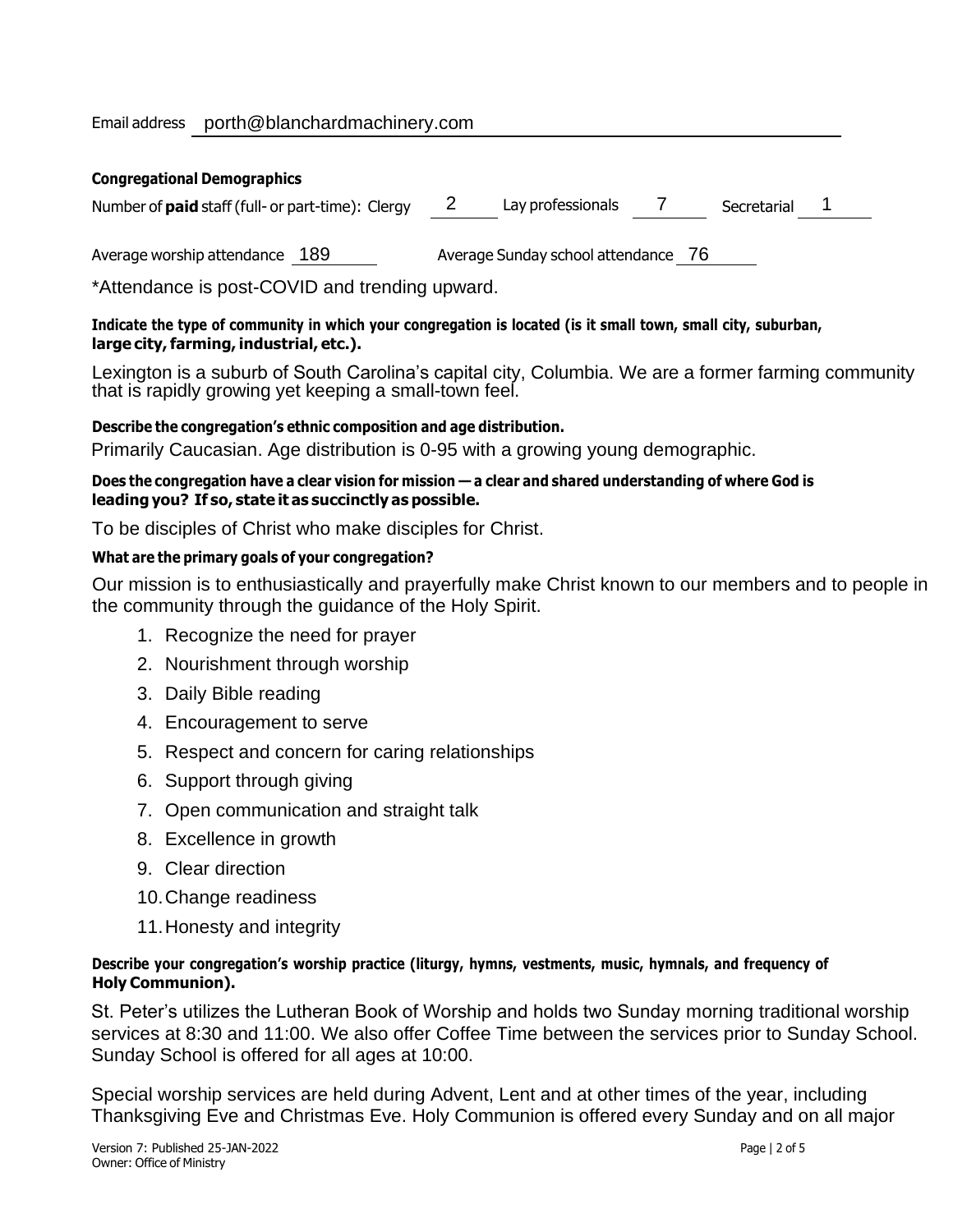# festivals.

Music is a very important part of St. Peter's. We have a paid organist and four part-time, paid choir directors who oversee four volunteer choirs plus the handbell choir. Additionally, instrumentalists are incorporated during special services throughout the year. Prior to COVID, a contemporary mid-week service was held on Wednesday nights.

# **Describe your congregation's Christian education ministry.**

St. Peter's has an active Sunday School program with seven classes split into age groups from 2 years old to "experienced" adult. There are also several small group Bible studies that meet throughout the week to include women's Bible study, women's book club, and The Chosen Bible study. Currently there are several small groups working through the Navigators 2:7 series. Confirmation Classes and new member classes are offered year-round.

# **Describe the congregation's current activities for mission and outreach.**

St. Peter's hosts an annual Vacation Bible School, Music Camp, Christmas Program, and Christmas Cantata. Our Evangelism committee provides coffee mugs and informational pamphlets to visitors at the end of each service. Our congregation annually participates in the Samaritan's Purse Operation Christmas Child program. We hold an Easter Egg Hunt, Fall Festival and frequent blood drives for the community as well as serving as a host site for Alcoholics Anonymous (AA). St. Peter's also boasts a strong Boy Scouts of America program.

**The NALC is committed to moving away from an institutional understanding of the Church, to the biblical** commission to be a community of followers of Jesus who focus on being disciples and making disciples. Which **best describes your congregation's understanding of this movement? [Type an X by the appropriate response]**

- \_\_ Totally unaware
- \_\_\_ Have heard about it
- **\_\_\_** Have been involved personally
- **X** Some in the congregation are involved, some aren't
- Congregation understands, is on-board and involved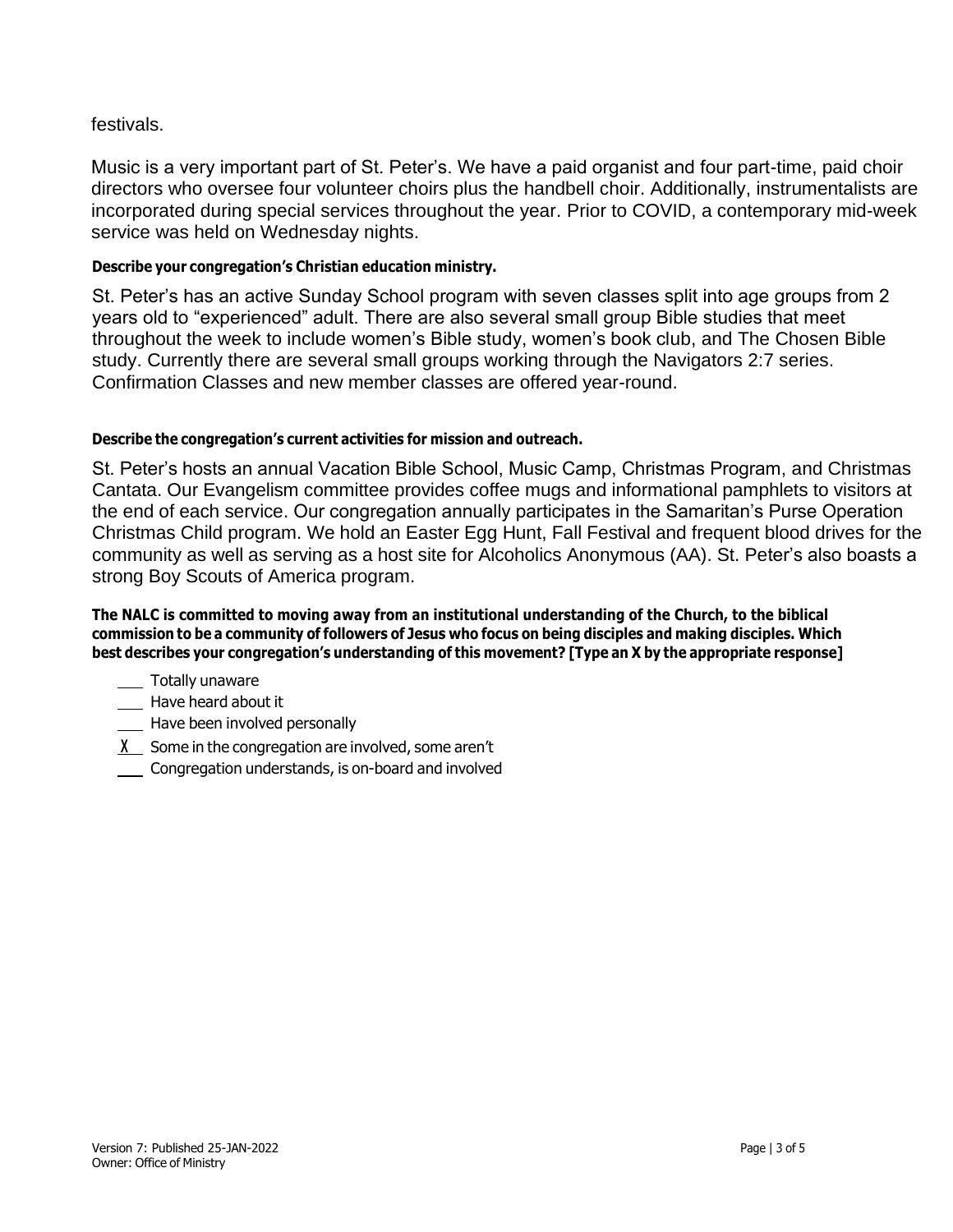#### **List the** *Top Five Things* **your congregations hopes for in its next Pastor**

- 1. Strong focus on Discipleship
- 2. Provide leadership in Christian education
- 3. Invest in building relationships with the congregation to include visitation
- 4. Preach the Gospel and teach sound theological doctrine
- 5. Develop and promote Christian family growth

# **What were the three most significant events in your congregation's history? Provide the years in which these events happened and why they are important to your congregation.**

2012 – Voted to leave ELCA and join NALC by a 94% margin

2014 – Pastor Leon Rawl, Senior Pastor, announced retirement after 21 years at St. Peter's 2020 – COVID-19 pandemic changed the face of worship (online services, membership)

# **Has your congregation participated in the Congregational Workshop Preparatory to the Call Process? [Type anX by the appropriate response]**

# **X Yes No**

#### **What were the three most significant results of the workshop?**

- 1. Difference between "hiring" and "calling"
- 2. Pastor's job is to equip the saints for ministry
- 3. There are no perfect pastors and no perfect congregations. But God has in store the perfect pastor for our congregation.

#### **Describe the nature and extent of any significant current or recent conflict in the congregation. Is this conflict resolved, or ongoing? If resolved,how was it resolved?**

No significant conflict.

# **How does your congregation handle conflict/tension? Which of the following do you think best describes your congregation? [Type anXby the appropriate response]**

- **X** As a church, we respect and listen to each other and work things through without generating divisiveness.
- As a church, we try to respect and listen to each other, but it is not uncommon for differences of opinion to be a problem and for some people to choose sides. Some have left our church because of conflict.
- Conflict hurts our sense of unity, but we tend not to talk about it.
- Painful experience with conflict has been present, but it has been worked through, and we have learned from the experience.
- We have had some painful experiences with conflict, and they linger in the background.
- Open conflict is present, and we need a minister who can help us deal with it.
- Other (describe)…...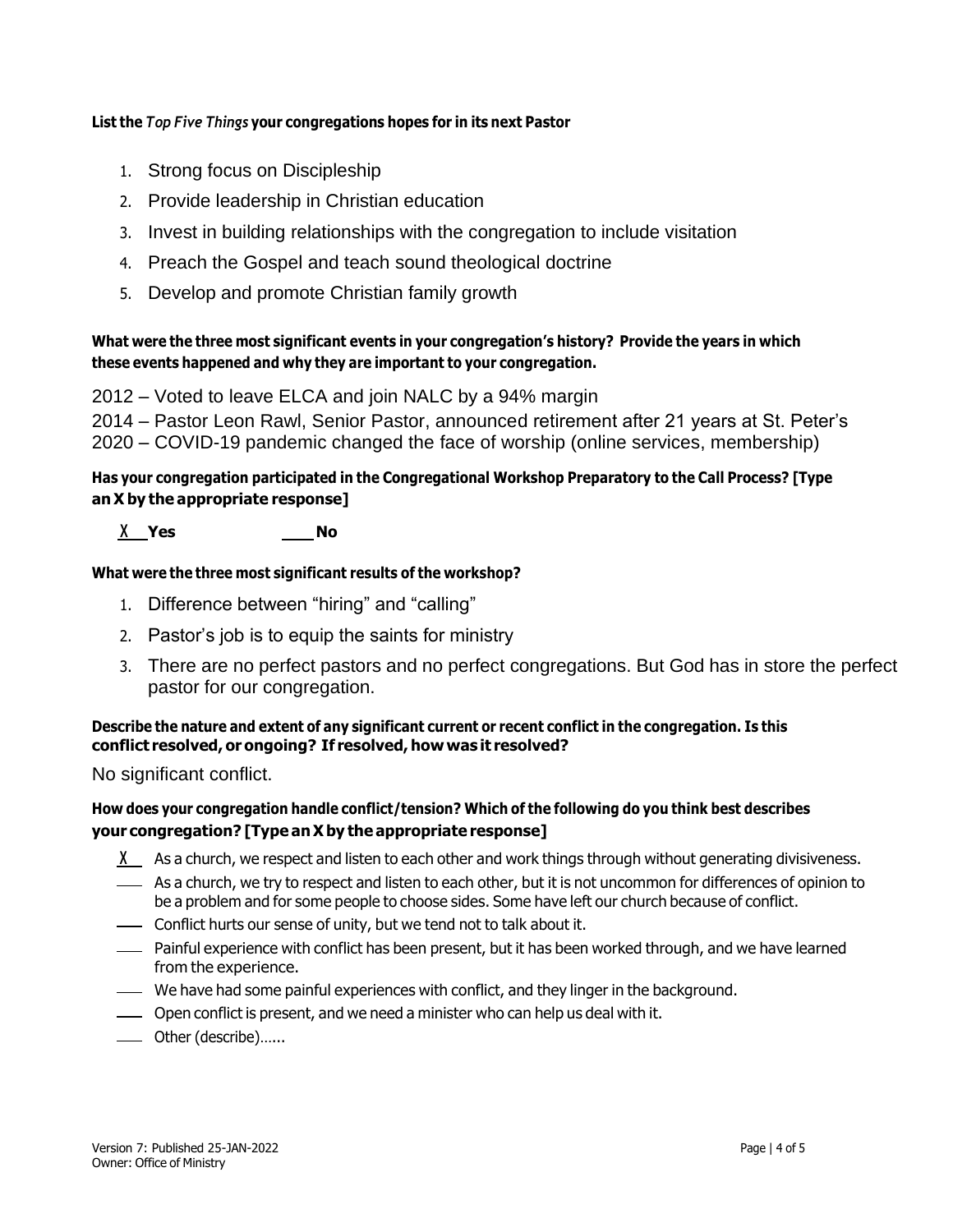#### **What was the nature of the relationship between your last pastor and the congregation? Positive? Struggling? Cooperative? Tense?**

Combination of positive, cooperative and tense.

# **How did your council/congregational leaders work together with your last pastor? [Type an X by the appropriate response]**



- Leadership is shared, with shared decision-making
- Pastor makes important decisions
- Council makes decisions with pastoral input **X**
	- Council makes decisions without pastoral input

#### **Is your pastor a member of council with: [Type an X by the appropriate response(s)]**

**X** Voice **X** Vote

#### **Congregational Finances**

Total budget for last fiscal year: \$603,251

Benevolence to the North American Lutheran Church: \$35,500

Other benevolence: \$27,905

Total debt of the congregation: \$0

Total savings, reserves, and endowments: \$884,404

#### **Compensation of Last Pastor (annually)**

| Salary/Housing: \$97,103                    |                                              |  |  |  |
|---------------------------------------------|----------------------------------------------|--|--|--|
| Benefits - Pension, Health, Death: \$28,325 |                                              |  |  |  |
| Vacation: 6 weeks                           | Continuing education (time/funding): \$2,400 |  |  |  |
| Car Allowance: \$4,800                      | Cell Phone: \$881                            |  |  |  |

#### **When the Congregational Vacancy List is updated, a short paragraph (3-4 sentences) is included announcing each congregation's ministry. If you wish, your call committee may compose that summary, realizing it may be edited/formatted as needed.**

St. Peter's, founded in 1780, is a congregation of disciples committed to living out our faith as Christ has taught us. Like many congregations, we have seen a decline in worship attendance in this post-COVID world but are seeing growth toward pre-COVID numbers. St. Peter's is seeking a Senior Pastor who can lead us as we grow in discipleship, shepherd us in the Word, and grow our youth and family outreach. The Holy Spirit has blessed our congregation in many ways, and we are excited about the opportunity to grow God's kingdom in our community.